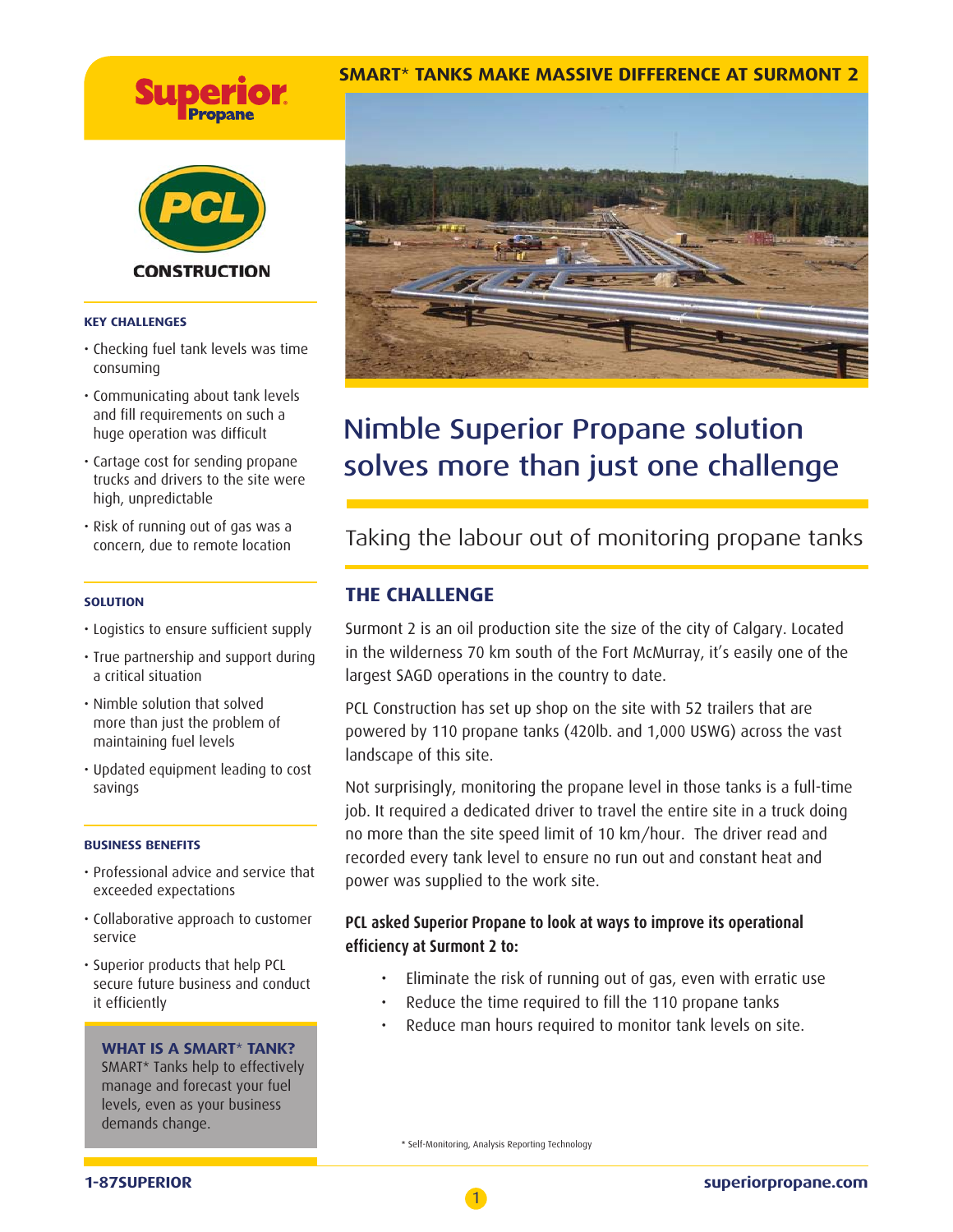

#### **INDUSTRY**

Construction

### **HEADQUARTERS**

Edmonton, Alberta

PCL is a group of independent construction companies owned by more than 4,400 employee shareholders across the United States, Canada and Australia. PCL Industrial Constructors Inc. is one of the major contractors on the ConocoPhillips Surmont 2 oil production project.

"We're going to see some significant savings as well as ROI and productivity improvement, said PCL Procurement Manager Scott Sharun.



## **THE SOLUTION**

Superior Propane came prepared with a solution that solved all of the challenges—and then some.

Installing SMART\* Tanks, a Superior Propane exclusive, was the logical solution to eliminating the need to manually check every propane tank. Today, all tanks are monitored remotely. Text and email notifications with to-the-minute levels of each tank are sent daily.

## Benefits of the solution are numerous as described by Scott Sharun, PCL **Procurement Manager:**

- Neither PCL nor Superior Propane is required to manually check the tanks. With a critical level of 15%, there's plenty of time for Superior Propane to arrange to get on site to fill tanks virtually eliminating the possibility of a run-out. "We're going to see some significant savings as well as ROI and productivity improvement."
- New reporting tools and data that was previously uncaptured. "Now I can look at a project like Surmont 2 and provide my estimating department true relative costs. It's very useful to be able to see the numbers at the end of the day."
- Better administrative management. "Email notification and daily level reporting gives us an electronic, historical place to see when the tanks were filled. This means our accountants have their threeway match without somebody having to sign off."
- Better communication when trailers move as the project progresses. "In the past, when trailers were moved, the driver checking tanks wouldn't always be notified. With GPS [in sensors], we know exactly where all the tanks are at all times."

© 2014 Superior Propane, Inc. All rights reserved. Superior Propane and logo are registered trademarks or trademarks of Superior Propane, Inc. in Canada and other countries

**1-87SUPERIOR superiorpropane.com**